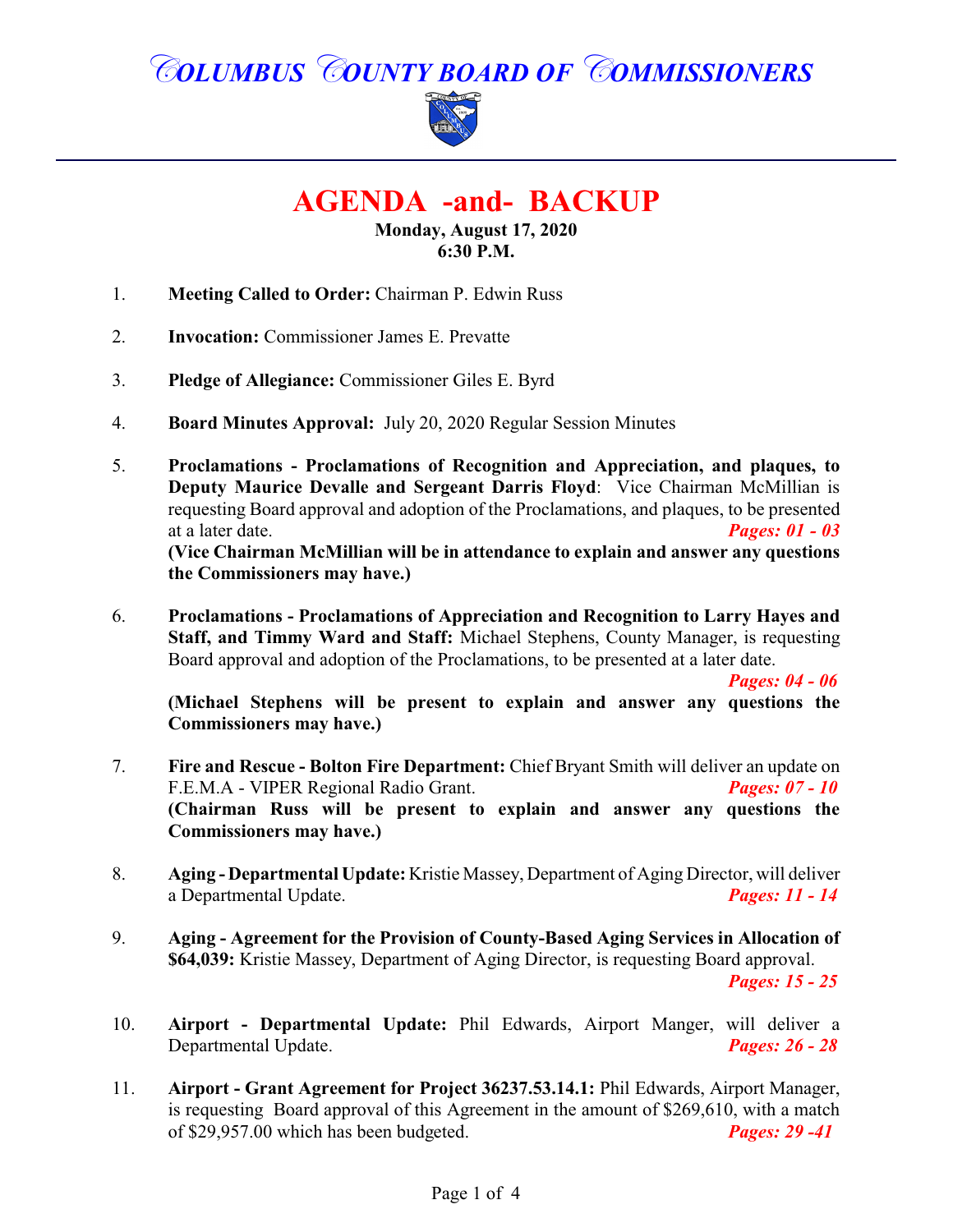- 12. **Emergency Services Emergency Shelter at Old Dock Elementary School:** KayWorley, Emergency Services Director, will deliver the information on establishing an emergency shelter at Old Dock Elementary School. *Pages: 42 - 43*
- 13. **Emergency Services - Health Professional Contract for Emergency Medical Services Medical Director:** Kay Worley, Emergency Services Director, is requesting Board approval of Health Professional Contract between Columbus County and Joseph Dell'Aria, MD. *Pages: 44 - 54*
- 14. **Social Services Monthly Administrative Update:** Algernon McKenzie, Social Services Director, will deliver the Monthly Administrative Update for July 2020. *Pages: 55 - 62*
- 15. **Soil and Water Conservation Acceptance and Approval of Grant Project Ordinance for Watershed Restoration Projects for \$906,314.75:** Edward E. Davis, Soil and Water Conservation Director, is requesting Board acceptance and approval. *Pages: 63 - 64*
- 16. **Planning Agreement with N-Focus, Incorporated:** Samantha Alsup, Planning Director, is requesting Board approval of the Agreement in the amount of \$27,972.88, with additional benefits. *Pages: 65 - 72*
- 17. **Planning -Amendment to Columbus County Land Use Regulation Ordinance:** Samantha Alsup, Planning Director, is requesting the establishment of September 08, 2020 at 6:30 P.M., as the date and time for Public Hearing. *Pages: 73 - 76*
- 18. **Appointments / Re-Appointments / Replacements to Boards, Commissions and Authorities:** June B. Hall, Clerk to the Board, is requesting the following appointments/reappointments/replacements be made. *Pages: 77 - 78* **(June B. Hall will be present to explain and answer any questions the Commissioners may have.)**

| <b>COMMITTEE</b>                                                      | ZONE/<br>EB | PERSON(S)                               | <b>EXPIR.</b><br><b>DATE</b> |
|-----------------------------------------------------------------------|-------------|-----------------------------------------|------------------------------|
| Economic Development Commission Board of<br><b>Directors</b>          |             | R.C. Soles, Jr.                         | 06/30/2020                   |
| Housing Advisory Committee                                            | Ш           | <b>Richard Peacock</b><br>David Solomon | 06/30/2020<br>06/30/2020     |
| <b>Industrial Facilities Pollution Control Financing</b><br>Authority | EB          | Carl Meares, Jr.                        | 06/30/2018?<br>??            |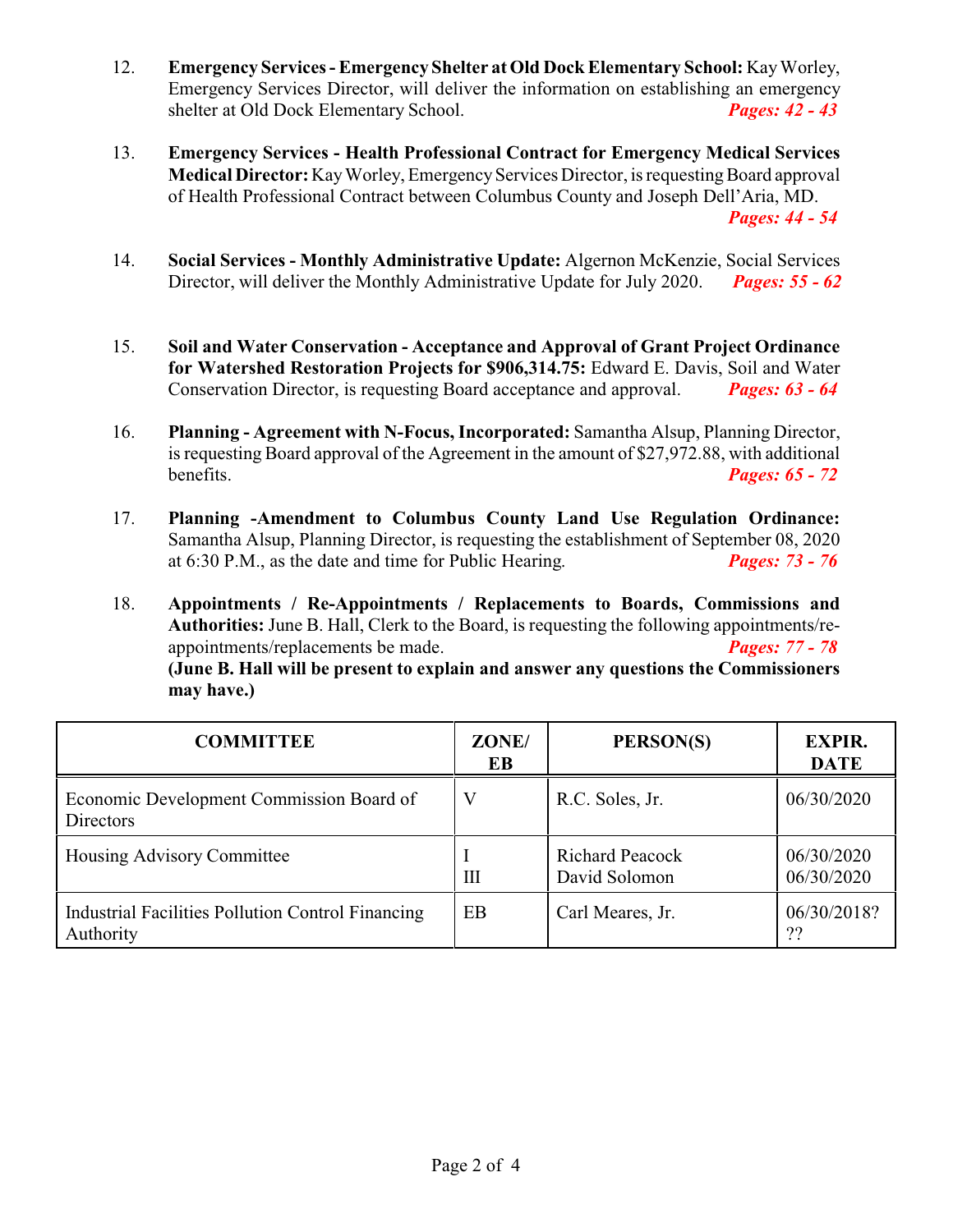| <b>COMMITTEE</b>                                                   | ZONE/<br>EB                                              | PERSON(S)                                                                                                                                                                               | <b>EXPIR.</b><br><b>DATE</b>                                                                                 |
|--------------------------------------------------------------------|----------------------------------------------------------|-----------------------------------------------------------------------------------------------------------------------------------------------------------------------------------------|--------------------------------------------------------------------------------------------------------------|
| <b>Community Advisory Committee</b><br>(Joint and/or Nursing Home) | EB<br>EB<br>EB<br>EB<br>EB<br>EB<br>EB<br>EB<br>EB<br>EB | <b>Karen Dawsey</b><br><b>Robert Adams</b><br>Zelma Biddle<br>Linda Young<br>Deborah Spivey<br>Michael J. Creen<br>Joleen Fowler Lewis<br>Peggy Gerald<br>Anita Adams<br>Millie Freeman | 04/04/2020<br>07/16/2020<br>04/02/2019<br>07/16/2019<br>06/03/2020<br>06/03/2020<br>06/03/2020<br>06/03/2020 |
| Southeastern Community College Board of<br>Trustees                | IV                                                       | Pickett Council                                                                                                                                                                         | 06/30/2022                                                                                                   |
| Southeastern Economic Development<br>Commission                    | $\mathbf{I}$                                             | <b>Ricky James Benton</b>                                                                                                                                                               | 04/01/2020                                                                                                   |
| Water and Sewer Advisory Commission                                | Ι<br>$\mathbf{I}$<br>Ш                                   | Thaddus Williams<br>Chris Smith<br>Margaret Gordon                                                                                                                                      | 06/02/2020<br>06/02/2020<br>06/02/2020                                                                       |

#### **RECESS REGULARSESSIONand enter intoCOLUMBUS COUNTY WATER and SEWER DISTRICTS I, II, III, IV and V BOARD MEETING**

19. **Columbus County Water and Sewer Districts I, II, III, IV and V Board Meeting Minutes:**

July 20, 2020 Columbus County Water and Sewer Districts I, II, III, IV and V Board Meeting **(5 Sets)**

20. **Columbus County Water and Sewer District II - Town of Cerro Gordo Emergency Water Interconnection with Water District II:** Mike Stephens, County Manager, is requesting Board approval of the emergency interconnection as requested. *Pages: 79 - 81*  **(Mike Stephens will be present to explain and answer any questions the Commissioners may have.)**

## **ADJOURN COMBINATION MEETING of COLUMBUS COUNTY WATER and SEWER DISTRICTS I, II, III, IV AND V BOARD MEETING**

21. **Public Input (by telephone, e-mail or letter).**